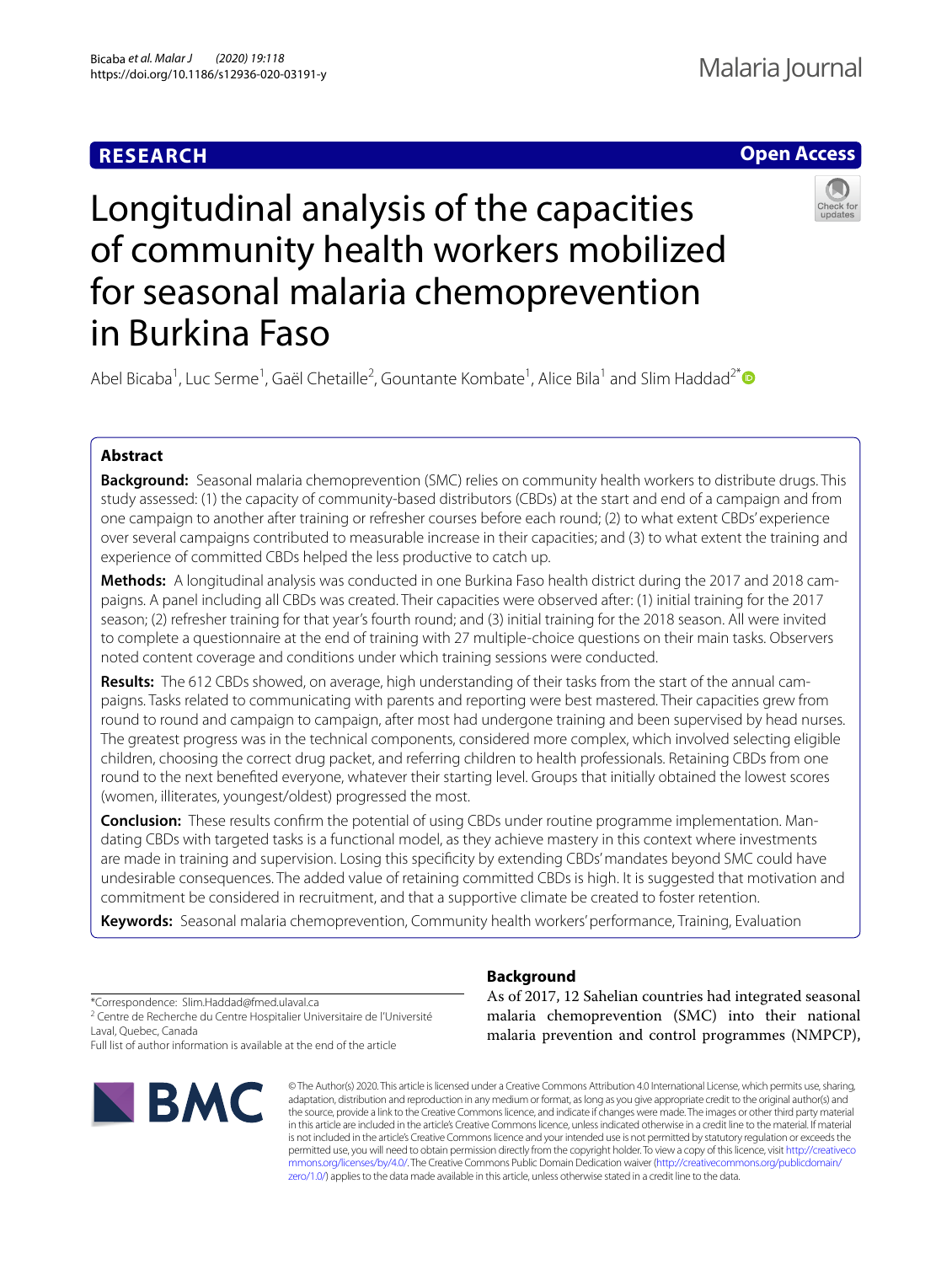covering slightly more than half of the 29.3 million eligible children  $[1]$  $[1]$ . The implementation of SMC activities tends to follow the World Health Organization (WHO) policy recommendation on SMC for *Plasmodium falciparum* malaria control in highly seasonal transmission areas [\[2](#page-7-1)]. Preventive anti-malarial drugs are provided to eligible children during the peak of malaria transmission. The treatment is administered for three successive days and then repeated monthly, for a total of three or four rounds per campaign. The provision of SMC through a door-to-door strategy relies to a large extent on community health workers, called community-based distributors (CBDs). CBDs receive an allowance of approximately US\$10 per day. Their mandate typically includes sensitizing the population before each round and administering day-one doses to eligible children. CBDs also have to provide parents with second- and third-day doses and report on their own activity.

There is growing evidence that SMC is effective in real-world conditions  $[3-5]$  $[3-5]$ . These results support the idea that the overall strategy and, more specifcally, the involvement of CBDs, is effective and efficient  $[6]$  $[6]$ . However, research on CBDs' performance has been quite limited to date, and little is known about their ability to properly accomplish the whole set of technical, relational, and recording/notifcation tasks assigned to them. Training and supervision are often identifed as major contributors to CBDs' knowledge, skills, and motivation [\[7](#page-7-5)[–12](#page-7-6)]. It has nonetheless been suggested that more evidence is needed about effective approaches to training [[8,](#page-7-7) [10](#page-7-8), [12](#page-7-6)], including in malaria programmes [\[13](#page-7-9)].

This paper explores CBDs' capacities in Burkina Faso. SMC was initiated in that country in 2014. Each campaign targets children from 3 to 59 months of age, and consists of four monthly rounds (July to October). Delivery is mostly door-to-door. SMC was scaled up rapidly and expanded into the 70 health districts of the country in 2019. More than 40,000 (41,183) CBDs were hired and trained to cover 3.6 million targeted children.

This paper presents the results of a longitudinal analysis conducted in one health district in Burkina Faso during the 2017 and 2018 campaigns. First, the study assessed and compared CBDs' capacities to perform the tasks assigned to them at the beginning and end of a campaign, between the frst and fourth rounds, and then from one campaign to the next, at the time of the first round. The second objective was to assess the increase in CBDs' capacities and the added value of districts' eforts to retain them and cultivate their commitment. The hypothesis was that the experience acquired by these CBDs would result in a measurable increase in their capacities over time. A fnal objective was to verify to what extent the successive training sessions and experience acquired by these committed CBDs helped the less productive to catch up with their peers.

#### **Methods**

#### **Design**

The study covered a health district in the country's central health region. Malaria is meso-endemic and transmission is seasonal; the rainy season lasts 4 to 6 months. A panel was created that included all CBDs in the district. The CBDs' capacities were observed at three times: (1) in July 2017, after the initial training for the campaign; (2) at the fourth round of the same year, i.e., 3 months later, after the refresher training; and (3) in July 2018, after the annual initial training. The panel was open populationbased, including all CBDs in service during one or more of the three observation periods.

#### **Setting**

CBDs were trained all over the country following a cascade model based on WHO  $[2]$  $[2]$ . The cascade was initiated by the NMPCP and went through regional and district officers, and then head nurses of primary healthcare centres. All CBDs of the country attended the training, usually provided in primary healthcare centres. A fullday initial training was ofered just before the start of the campaign, and then before the second, third, and fourth rounds. Training sessions were standardized based on teaching material provided by the NMPCP. The training included presentations, demonstrations, and simulations covering nine skill sets: (1) being able to justify and explain the reasons for administering SMC; (2) knowing what to do upon arrival in the household; (3) identifying and selecting eligible children and those who should be referred to the health centre; (4) selecting and administering the packet of medicine appropriate to the child's age; (5) monitoring the child after the medicine is taken and acting appropriately in case of complications; (6) providing parents with second- and third-day doses and showing them the steps they have to take to administer them; (7) instructing parents on how to monitor treated children and what to do if complications arise; (8) providing information on how to prevent malaria and how to obtain care as soon as possible when malaria symptoms appear; and (9) carrying out notifcation, reporting, and concession-marking activities, i.e., marking compound walls to indicate the household was visited.

#### **Data collection**

Fifty surveyors were trained and then distributed among the various health centres on the day of each training. An observation grid for the training process was used to assess, in the frst place, the trainers' coverage of the content to be delivered (what is SMC; criteria for selecting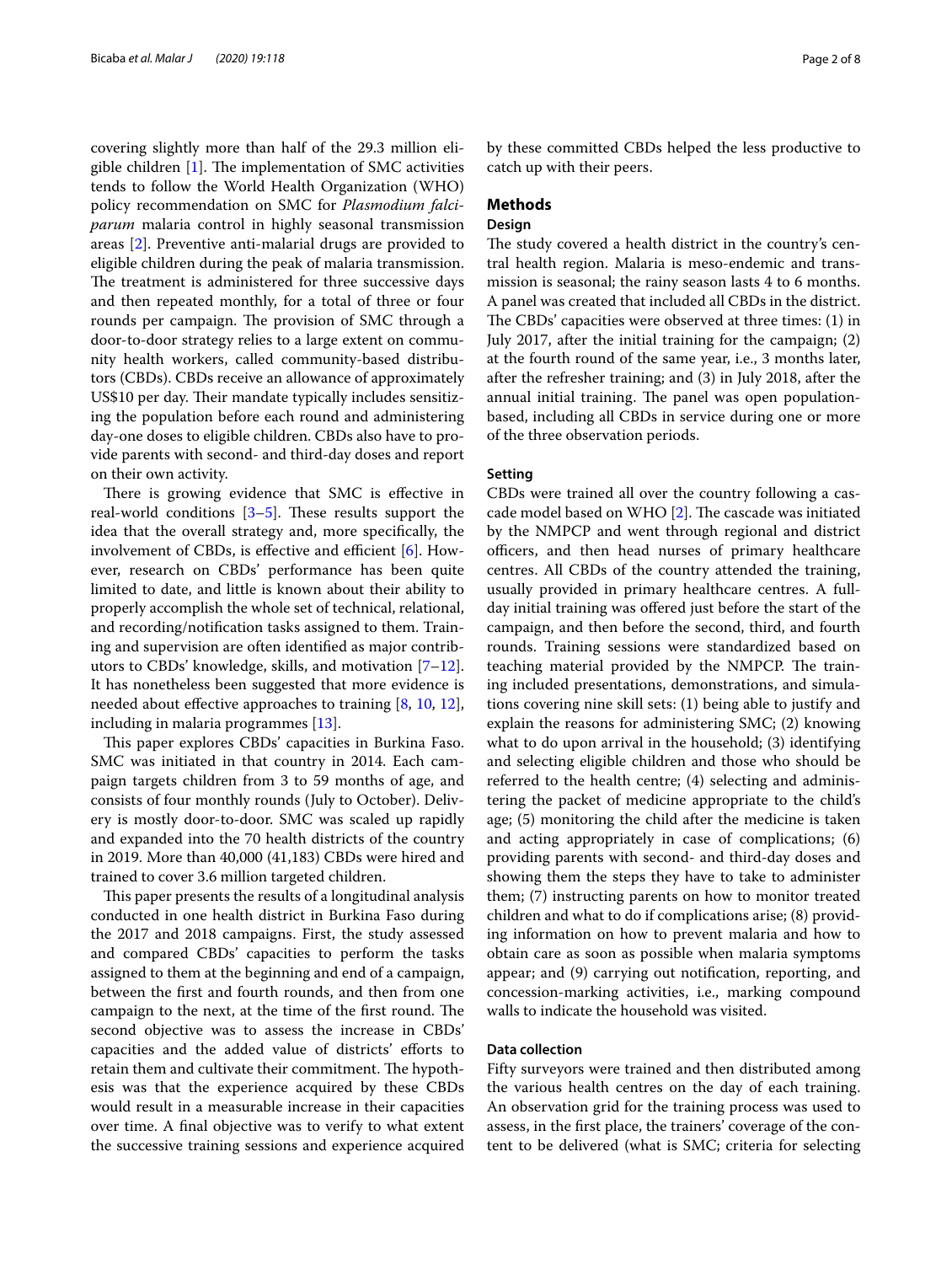eligible children; steps of SMC; communication with parents; referral; side efects). A second component of the grid dealt with the conditions in which the training was provided, the interactions between learners and trainers, the dynamism of the trainer, the working environment, and the duration of the session. The grid consisted of 44 items. At each round, two to three observers per site completed the grid and then developed a common grid by consensus.

All CBDs were invited to complete a questionnaire at the end of the training. It included 27 multiple-choice questions, each focused on a specific task. They were asked about their gender, age, education, previous experience as a community health worker, and participation in previous campaigns. The questionnaire was administered face-to-face in the local language; each interview lasted approximately 20 min. The questionnaire was tested and revised beforehand.

#### **Analyses**

Seven scores were constructed to assess the completeness of the training content. Each score corresponded to a group of tasks defned in the training (explanation of the SMC; criteria for selecting children; administration of medication; communication with parents; referral; side efects). Nine intermediate scores and a total score were constructed to assess the CBDs' capacities in each round. The scores were transposed to a  $0-100$  scale to facilitate comparisons. All analyses were performed using Stata© 15. Multilevel models adapted to the longitudinal and the hierarchical data structure (each training site being a cluster of CBDs) were used [\[14](#page-7-10)]. Regressions were based on censored tobit models when scores were transformed in a 0–100 censored range of values ("metobit" mixedeffects routine in STATA©). The progression of CBDs' capacities was assessed based on the overall skills score for those who had participated in three rounds. Double diference was used to assess the efects of each round by CBDs' gender, education, and age.

#### **Results**

The sample consisted of 23 health centres in the first and second rounds; a 24th centre was opened in 2018. No trainer or CBD refused to participate. The number of CBDs varied slightly from one round to another, with head nurses adjusting their staffing based on the CBDs' workloads and availabilities (panel participation pattern in Additional fle [1](#page-6-0)). About half of the 612 CBDs participated in the three rounds (47%). They included mainly farmers, men, and people with a primary school education who had participated in at least one previous campaign (Table [1](#page-2-0)). Two-thirds had previously worked as community health workers for other activities.

#### <span id="page-2-0"></span>**Table 1 Characteristics of CBDs in the frst round of the survey (P1-2017)**

| <b>Characteristics</b>                                               | n   | Mean or % |
|----------------------------------------------------------------------|-----|-----------|
| Age                                                                  | 424 | 32.3      |
| Sex                                                                  |     |           |
| Male                                                                 | 305 | 72.0      |
| Female                                                               | 119 | 28.0      |
| Living in the distribution village                                   |     |           |
| Yes                                                                  | 341 | 80.4      |
| No                                                                   | 83  | 19.6      |
| <b>Education level</b>                                               |     |           |
| No schooling                                                         | 23  | 50.4      |
| Literate                                                             | 69  | 16.3      |
| Primary school not completed                                         | 43  | 10.1      |
| Primary school completed                                             | 289 | 68.2      |
| Main activity                                                        |     |           |
| Agriculture                                                          | 284 | 67.1      |
| Livestock                                                            | 15  | 3.6       |
| Commerce                                                             | 20  | 4.7       |
| <b>Studies</b>                                                       | 82  | 19.4      |
| Other                                                                | 22  | 5.2       |
| Years of experience as a CHW                                         |     |           |
| None                                                                 | 159 | 37.5      |
| 1 year or less                                                       | 90  | 21.2      |
| 2 years                                                              | 37  | 8.7       |
| 3 years or more                                                      | 138 | 32.6      |
| Number of SMC campaigns in which the<br>CBD has already participated |     |           |
| None                                                                 | 55  | 13.0      |
| One                                                                  | 132 | 31.1      |
| Two or more                                                          | 237 | 55.9      |

Observation showed that the intended contents were covered in the training sessions (Table [2\)](#page-3-0). Content coverage decreased, however, between the frst and fourth rounds. Thus, it appeared less attention was given to refresher training, even though the national curriculum directives call for trainers to provide it in the same way. The difference was significant for overall completeness  $(\Delta = -11.4\%; \text{ CI}_{95} = [-18.1\%:- 4.7\%])$ , SMC explanations ( $\Delta = -0.30$ ; CI<sub>95</sub> = [- 0.76: - 0.03]), tasks to be performed at each step ( $\Delta = -1.74$ ; CI<sub>95</sub>=[-2.63:  $-$  0.85]), and communication with parents ( $\Delta$  =  $-$  0.39;  $CI_{95}=[-0.77:-0.01]$ . This progression was accompanied by a halving of the duration of the training session  $(\Delta = -114 \text{ mm}; \text{CI}_{95} = [-167:-62])$ . The comparison of the initial training sessions for the two consecutive campaigns showed no diference in the content actually covered. Finally, the conditions under which the training was conducted varied little from one period to another.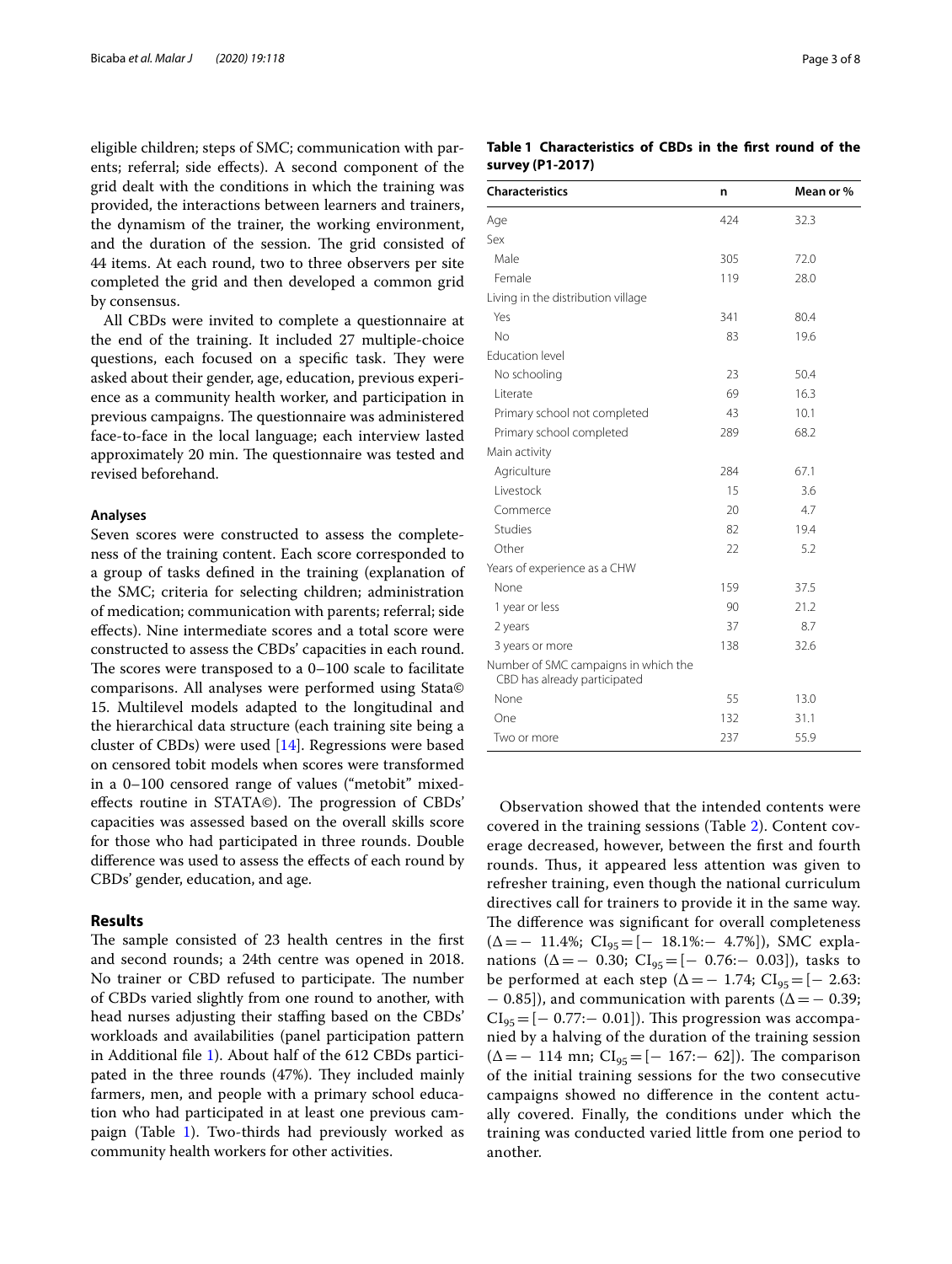| Score                           |                                                    | Number Round<br>of items |         |         |       | <b>Variation</b>                                |               | <b>Relative variation</b> |                             |
|---------------------------------|----------------------------------------------------|--------------------------|---------|---------|-------|-------------------------------------------------|---------------|---------------------------|-----------------------------|
|                                 |                                                    |                          | P1 2017 | P4 2017 |       | P1 2018 P1 $\rightarrow$ P4 P1 $\rightarrow$ P1 |               | <b>P1-P4</b>              | P1-P1                       |
|                                 |                                                    |                          | (1)     | (2)     | (3)   | $(2)-(1)^{*}$                                   | $(3)-(1)^{*}$ |                           | $(2)-(1)/(1)$ $(3)-(1)/(1)$ |
| Training content                |                                                    |                          |         |         |       |                                                 |               |                           |                             |
| C1                              | SMC well explained                                 | 6                        | 5.9     | 5.5     | 6.0   | $-0.39$                                         | 0.09          | $-7%$                     | 1%                          |
| C <sub>2</sub>                  | Selection criteria covered                         | 14                       | 13.2    | 12.4    | 13.7  | $-0.74$                                         | 0.52          | $-6%$                     | 4%                          |
| C <sub>3</sub>                  | Steps of SMC covered                               | 13                       | 12.2    | 10.5    | 12.1  | $-1.74$                                         | $-0.13$       | $-14%$                    | $-1%$                       |
| C <sub>4</sub>                  | Communication covered                              | 4                        | 3.9     | 3.5     | 3.9   | $-0.39$                                         | $-0.04$       | $-10%$                    | $-1%$                       |
| C <sub>5</sub>                  | Referral covered                                   | 4                        | 4.0     | 3.7     | 4.0   | $-0.26$                                         | 0.00          | $-7%$                     | 0%                          |
| C <sub>6</sub>                  | Side effects covered                               | $\overline{2}$           | 1.8     | 1.3     | 1.7   | $-0.52$                                         | $-0.04$       | $-29%$                    | $-2%$                       |
|                                 | Completeness score trans-<br>formed (range: 0-100) | 43                       | 97.7%   | 86.25%  | 99.7% | 11.4%                                           | 2.0%          |                           |                             |
| Conduct of the training         |                                                    |                          |         |         |       |                                                 |               |                           |                             |
| D <sub>1</sub>                  | General conditions                                 | 4                        | 2.3     | 2.2     | 2.9   | $-0.1$                                          | 0.6           | $-6%$                     | 24%                         |
| D <sub>2</sub>                  | Dynamism of the trainer                            | 3                        | 2.5     | 2.5     | 2.7   | 0.0                                             | 0.3           | 0%                        | 11%                         |
| D <sub>3</sub>                  | Trainer-participant interactions                   | 5                        | 5.0     | 4.5     | 5.0   | $-.65$                                          | 0.0           | $-10%$                    | 0%                          |
| $\Box 4$                        | Work environment                                   | 3                        | 1.9     | 1.7     | 2.0   | $-0.1$                                          | 0.1           | $-7%$                     | 7%                          |
|                                 | Conduct score transformed<br>$(range 0-100)$       | 15                       | 77%     | 73%     | 84%   | $-3.2%$                                         | 7.9%          |                           |                             |
| Duration of the training (min.) |                                                    |                          |         |         |       |                                                 |               |                           |                             |
| Mean                            |                                                    |                          | 229     | 115     | 203   | $-114$                                          | $-27$         | $-50%$                    | $-12%$                      |
| Median                          |                                                    |                          | 195     | 133     | 202   |                                                 |               |                           |                             |
| Minimum                         |                                                    |                          | 24      | 35      | 45    |                                                 |               |                           |                             |
| Maximum                         |                                                    |                          | 470     | 256     | 414   |                                                 |               |                           |                             |

#### <span id="page-3-0"></span>**Table 2 Completeness of content and conduct of training at each round**

\* Crude comparisons, not adjusted. In italics, signifcant diferences between rounds (p<0.05)

On average, the CBDs demonstrated a high level of understanding of their tasks (Table [3](#page-3-1) and Additional fle [2](#page-6-1)). All else being equal, the highest scores were obtained by literate CBDs, those in the intermediate age group (23–39 years), and those who had previously

participated in SMC campaigns (Table [4](#page-4-0)). Previous experience as a community health worker did not seem to be an added value for the SMC programme.

On average, it was in the fourth round that CBDs' know-how was highest, after the majority had gone

<span id="page-3-1"></span>

|  |  |  |  |  |  | Table 3 Mean capacities of CBDs at each of the three observation rounds |  |
|--|--|--|--|--|--|-------------------------------------------------------------------------|--|
|--|--|--|--|--|--|-------------------------------------------------------------------------|--|

| Knowledge score |                                          | <b>Number</b> | Scores by round (%) |         | Variation*     |                          |                       |
|-----------------|------------------------------------------|---------------|---------------------|---------|----------------|--------------------------|-----------------------|
|                 |                                          | of items      | P1 2017<br>(1)      | P4 2017 | P1 2018<br>(3) | $P1 - > P4$<br>$(2)-(1)$ | $P1->P1$<br>$(3)-(1)$ |
|                 |                                          |               |                     | (2)     |                |                          |                       |
| S1              | Reasons for SMC                          |               | 90.3%               | 96.4%   | 93.8%          | $+06.1%$                 | $+03.5%$              |
| S <sub>2</sub>  | What to do upon arrival in the household | 3             | 96%                 | 98%     | 98%            | $+01.5%$                 | $+01.6%$              |
| S3              | Selection of eligible children           |               | 82%                 | 87%     | 85%            | $+04.4%$                 | $+02.3%$              |
| S <sub>4</sub>  | When to refer the child                  | 3             | 78%                 | 86%     | 71%            | $+07.7%$                 | $-06.8%$              |
| S5              | Selection of drug packet                 | 5             | 91%                 | 97%     | 97%            | $+06.2%$                 | $+05.6%$              |
| S <sub>6</sub>  | Immediate monitoring of child            | 3             | 86%                 | 87%     | 94%            | $+00.7%$                 | $+07.8%$              |
| S7              | Subsequent monitoring by parents         | 3             | 90%                 | 93%     | 93%            | $+02.9%$                 | $+03.1%$              |
| S <sub>8</sub>  | Advising parents                         | 3             | 100%                | 100%    | 100%           | $-00.1%$                 | $-00.2%$              |
| S9              | Noting the concession                    |               | 96%                 | 98%     | 88%            | $+02.1%$                 | $-07.7%$              |
| Total           | Overall know-how                         | 27            | 89%                 | 93%     | 91%            | $+03.8%$                 | $+02.0\%$             |

\* Crude comparisons, not adjusted. In italics, signifcant diferences between rounds (p<0.05)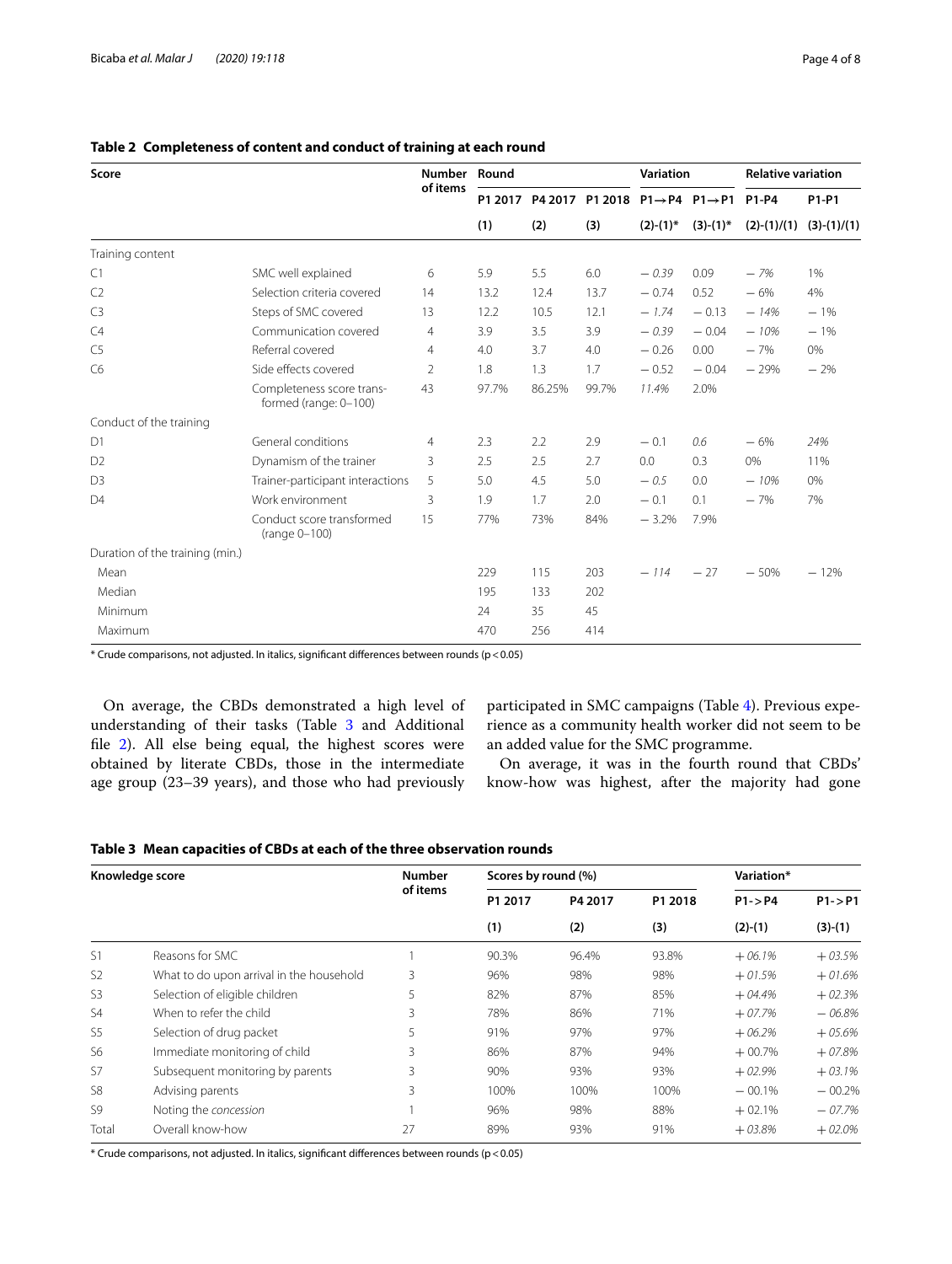#### <span id="page-4-0"></span>**Table 4 Characteristics of CBDs associated with their know-how**

| <b>Characteristics of CBDs</b>               | Mean score (%)         |                       |                                           |  |  |  |
|----------------------------------------------|------------------------|-----------------------|-------------------------------------------|--|--|--|
|                                              | Crude (%) <sup>a</sup> | Adjusted <sup>b</sup> |                                           |  |  |  |
|                                              |                        |                       | Estimates (%) Difference (%) <sup>c</sup> |  |  |  |
| Age                                          |                        |                       |                                           |  |  |  |
| Q1 (< 23)                                    | 89.7                   | 90.2                  |                                           |  |  |  |
| $Q23(23-39)$                                 | 91.6                   | 91.9                  | $+01.6$                                   |  |  |  |
| Q4 (> 40)                                    | 90.4                   | 91.0                  | $+00.8$                                   |  |  |  |
| Sex                                          |                        |                       |                                           |  |  |  |
| Male                                         | 91.1                   | 91.5                  |                                           |  |  |  |
| Female                                       | 90.3                   | 90.6                  | $-00.9$                                   |  |  |  |
| Education                                    |                        |                       |                                           |  |  |  |
| Not educated                                 | 89.4                   | 89.1                  |                                           |  |  |  |
| Educated                                     | 91.2                   | 91.8                  | $+02.7$                                   |  |  |  |
| Experience as CHW                            |                        |                       |                                           |  |  |  |
| None                                         | 90.8                   | 91.3                  |                                           |  |  |  |
| 1 year                                       | 90.2                   | 91.0                  | $-00.3$                                   |  |  |  |
| 2 years                                      | 91.8                   | 91.7                  | $+00.5$                                   |  |  |  |
| 3 years or more                              | 90.9                   | 91.2                  | $-00.1$                                   |  |  |  |
| Participation in previous SMC cam-<br>paigns |                        |                       |                                           |  |  |  |
| None                                         | 89.9                   | 89.6                  |                                           |  |  |  |
| 1                                            | 90.4                   | 91.0                  | $+01.4$                                   |  |  |  |
| 2 or more                                    | 91.4                   | 92.0                  | $+02.4$                                   |  |  |  |
| 3 or more                                    | 91.1                   | 91.7                  | $+02.1$                                   |  |  |  |

<sup>a</sup> Observed values in the sample. Standard errors adjusted for clustering

<sup>b</sup> Predicted values estimated by tobit models. Standard errors adjusted for clustering

<sup>c</sup> Differences in expected outcomes. Significant effects in italics ( $\alpha$  = 0.05)

through the initial training, been supervised by head nurses in the previous rounds, and attended several refresher courses. The most visible changes from one round to the next had to do with the technical components, considered more complex, which involved explaining the SMC, selecting eligible children, choosing the correct packet of medicine to use (there are two models with diferent colours depending on the child's age), and arranging referrals for children with malaria, fever, or complications requiring professional expertise. The CBDs' average capacities after the initial training for the campaign was higher in the 2018 campaign. However, the gaps noted were slightly smaller than those observed between the beginning and end of the 2017 season. CBDs who had participated in all three rounds of investigation consistently showed higher scores than the others.

Analysis of the panel of CBDs who participated in the three rounds was done to assess the individual progress of perseverant CBDs and compensate for the possible attrition of CBDs who were less motivated or available.

Estimates of the progression of the CBDs' overall skills are presented in Table [5](#page-5-0). Between the beginning and end of the 2017 season, estimates suggest an increase of 4.8 points (relative variation of 5.4%). The increase was also signifcant from one campaign to the next. CBD retention appeared to beneft all groups, whether male or female, better educated or less educated, younger or older. Groups of CBDs who were initially less productive also tended to catch up with their more efficient peers. Women made greater progress than men  $(+ 6.3 \text{ vs.})$ + 4.3), both within a campaign and from one campaign to another  $(+ 2.8)$ . CBDs with low education levels, who were initially less productive, progressed signifcantly (+ 5.4 during the 2017 season and 4.6 from one campaign to the next), partially closing the gap with their more educated peers. The youngest and oldest, less productive at the beginning, also progressed more.

#### **Discussion**

The study revealed, first, that CBDs recruited and trained for SMC showed, on average, a high level of understanding of the tasks they had to perform, right from the start of the annual campaigns. They were most proficient at tasks related to communicating with parents or reporting than tasks related to technical components—selecting eligible children, monitoring children after medicine was taken, or referring children for transfer.

These results are nonetheless consistent with another study on community health workers' performance conducted in Burkina Faso, Nigeria, and Uganda, where 98% of the tasks were mastered by respondents  $[15]$  $[15]$ . They are also consistent with those of a recent observational study conducted in the same context with 14 CBDs, which concluded that they "deliver acceptable quality of care" [\[16](#page-7-12)]. Studies have also shown that SMC has contributed signifcantly to reducing both malaria transmission and the biological prevalence of anaemia in children under fve [[3\]](#page-7-2). The results of this study, therefore, support the view that malaria prevention benefts from the involvement of community health workers [\[17\]](#page-7-13).

CBDs are a particular kind of community health worker, as they are recruited periodically, for only 4 months, and have very focused and specifc tasks. As such, they are able to learn relatively quickly and comprehensively. This situation contrasts sharply with those of the "generalist" community health workers in Burkina Faso, whose very broad responsibilities have expanded steadily over the years, and who have been shown not to contribute efectively to the treatment of malaria in children [\[18](#page-7-14)]. Many authors have, for several decades, stressed the importance of limiting and concentrating the tasks assigned to community health workers and ensuring they have a reasonable and realistic workload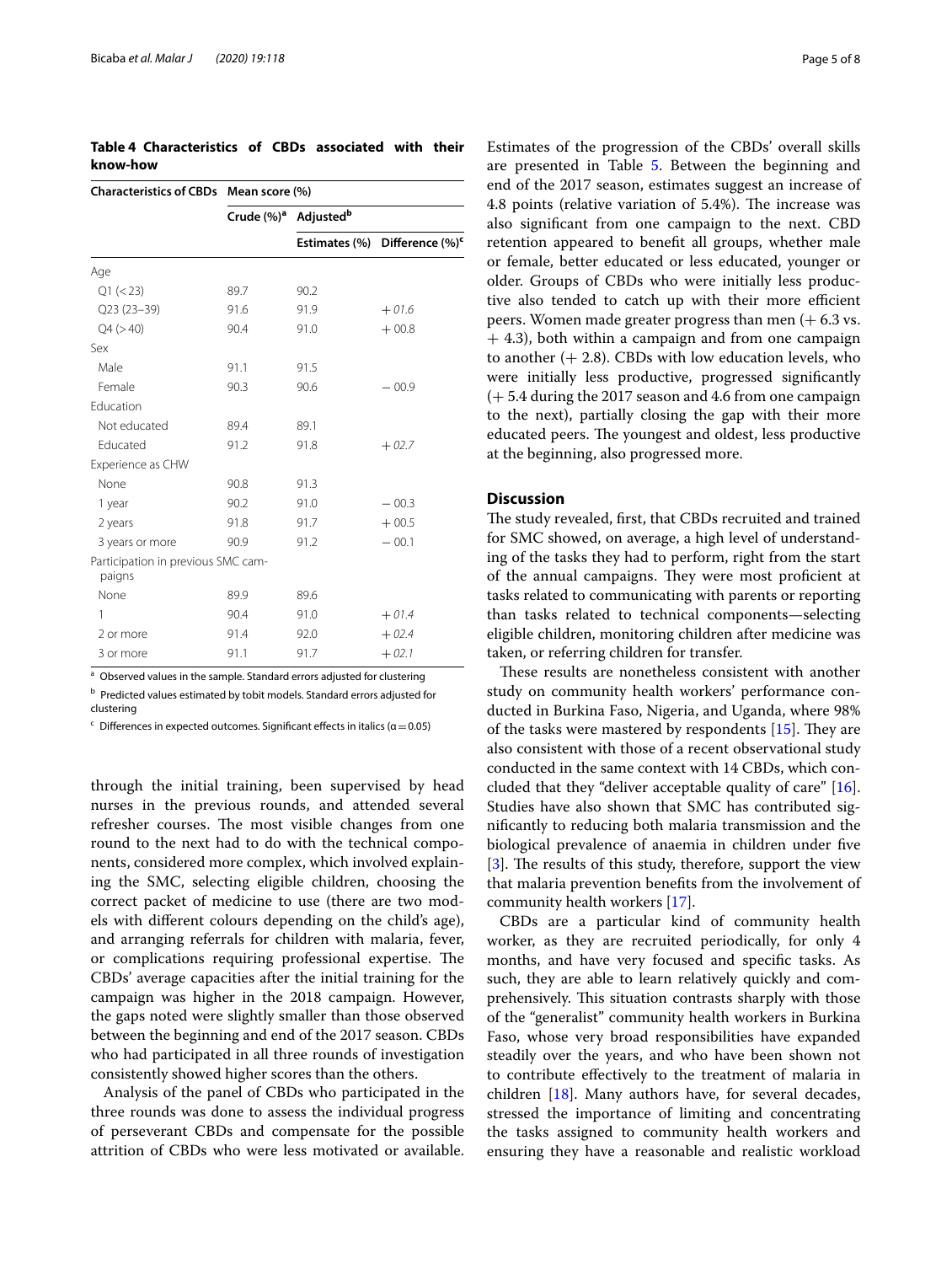|                     | Score by round <sup>a</sup> |              |              | Variation <sup>b</sup> |                |                    |                |
|---------------------|-----------------------------|--------------|--------------|------------------------|----------------|--------------------|----------------|
|                     | P1-2017                     | P4-2017      | P1-2018      | <b>Diff. P4-P1</b>     | Diff. of diff. | <b>Diff. P1-P1</b> | Diff. of diff. |
| All                 | 89.2                        | 94.1         | 92.7         | 4.8                    |                | 3.4                |                |
|                     | [88.1, 90.4]                | [93.0, 95.0] | [91.4, 93.9] | [3.7,5.9]              |                | [2.0, 4.8]         |                |
| Male (ref.)         | 89.9                        | 94.2         | 92.6         | 4.3                    |                | 2.7                |                |
|                     | [88.7, 91.1]                | [93.0, 95.4] | [91.2, 94.0] | [3.1, 5.6]             | 2.0            | [1.1, 4.3]         | 2.8            |
| Female              | 87.3                        | 93.6         | 92.9         | 6.3                    | $[-0.6, 4.5]$  | 5.5                | [0.2, 5.4]     |
|                     | [85.6, 89.1]                | [91.8, 95.5] | [91.1, 94.6] | [4.1, 8.5]             |                | [3.3, 7.8]         |                |
| No schooling (ref.) | 86.2                        | 91.7         | 90.8         | 5.4                    |                | 4.64               |                |
|                     | [84.4, 88.1]                | [89.8, 93.6] | [88.8, 92.8] | [3.1, 7.8]             | $-0.8$         | [3.3, 5.9]         | $-1.5$         |
| Educated            | 90.2                        | 94.9         | 93.3         | 4.5                    | $[-3.6, 2.0]$  | 3.05               | $[-4.2, 1.3]$  |
|                     | [89.0, 91.4]                | [93.6, 96.1] | [92.0, 94.6] | [2.0, 7.1]             |                | [1.5, 4.6]         |                |
| Q1 age (ref)        | 87.4                        | 93.7         | 93.2         | 6.3                    |                | 5.8                |                |
|                     | [85.4, 89.4]                | [91.7, 95.8] | [91.0, 95.5] | [3.8, 8.9]             |                | [3.0, 8.6]         |                |
| Q23 age             | 90.1                        | 94.5         | 93.1         | 4.4                    | $-2.0$         | 3.0                | $-2.8$         |
|                     | [88.8, 91.4]                | [93.1, 95.8] | [91.7, 94.5] | [2.9, 5.9]             | $[-4.9, 0.9]$  | [1.3, 4.7]         | $[-5.9, 0.3]$  |
| Q3 age              | 88.8                        | 93.6         | 91.4         | 4.8                    | $-1.5$         | 2.7                | $-3.1$         |
|                     | [87.0,90.6]                 | [91.7, 95.4] | [89.6, 93.3] | [2.6, 7.0]             | $[-5.06, 2.0]$ | [0.26, 5.1]        | $[-6.8, 0.5]$  |

<span id="page-5-0"></span>**Table 5 Factors modifying the progression of CBDs' overall capacities from one round to another (overall score)**

a Predicted values estimated by tobit models. Standard errors adjusted for clustering

<sup>b</sup> Differences in expected outcome and differences in differences. Significant effects in italics ( $a$  = 0.05)

 $[8, 19-22]$  $[8, 19-22]$  $[8, 19-22]$  $[8, 19-22]$  $[8, 19-22]$ . There is, therefore, legitimate concern about the decision taken by the national authorities and their partners to extend the CBDs' mandate to include malnutrition screening as of the second round of the 2018 campaign. This added task was maintained in the CBDs' activity package in 2019.

Second, the study seems to us to highlight the considerable advantage of fostering commitment among CBDs and retaining them from one campaign to another. On one hand, CBDs who have participated in several campaigns have a better understanding of their tasks. On the other, the capacities of the same CBD increase signifcantly over the course of a campaign and from one campaign start to the next. The progress is significant even though the baselines are already quite high and margins for progress are naturally limited. Research suggests that the capacities of community health workers tend to wane rather quickly [[11](#page-7-17), [23](#page-7-18), [24](#page-7-19)] and that refresher training efectively enhances their performance [\[12](#page-7-6), [25](#page-7-20), [26](#page-7-21)]. The CBDs of the 2017 and 2018 campaigns thus seemed to have benefted from the cumulative contribution of each initial campaign training session, the supervision provided by the health teams during each round, and the regular refresher training preceding each round. These repeated exposures helped particularly to remedy their initial weaknesses in the technical spheres, which they had more difficulty grasping.

Third, the retention of CBDs benefited everyone, whether or not those CBDs were initially productive. It was, however, of greater beneft to those who, because of their limited education, age, or gender, had a poorer initial understanding of their tasks. Women completely closed the gap with their male counterparts, and the gaps were narrowing between uneducated CBDs and those with higher levels of education, as well as between the youngest/oldest and the others. This is the first study to examine such changes among community health workers.

Many studies have shown that the personal characteristics of community health workers can be associated with their performance  $[8, 11, 15, 27]$  $[8, 11, 15, 27]$  $[8, 11, 15, 27]$  $[8, 11, 15, 27]$  $[8, 11, 15, 27]$  $[8, 11, 15, 27]$  $[8, 11, 15, 27]$  $[8, 11, 15, 27]$ , suggesting that the CBDs to be trained should be carefully selected  $[11, 1]$  $[11, 1]$  $[11, 1]$ [28\]](#page-7-23). However, recent reviews reveal that results, particularly with regard to performance compared by type and sex, are not always consistent [\[12](#page-7-6)], and that "*studies of workers with lower baseline performance showed greater improvements in prescribing medications…, vaccinating children,… and counseling…*" [\[29\]](#page-7-24). As well, the more educated CBDs, who are traditionally more productive, are also less committed and more likely to drop out [[8,](#page-7-7) [11](#page-7-17), [15,](#page-7-11) [27](#page-7-22)]. The cumulative effect of experience and repeated exposures to training-supervision dyads has reduced or closed the initial gap in understanding, including for the less educated. This raises the question of whether it would not be as, or even more, benefcial to include in the CBD selection process criteria relating to their longterm availability and social acceptability, rather than their learning capacities a priori.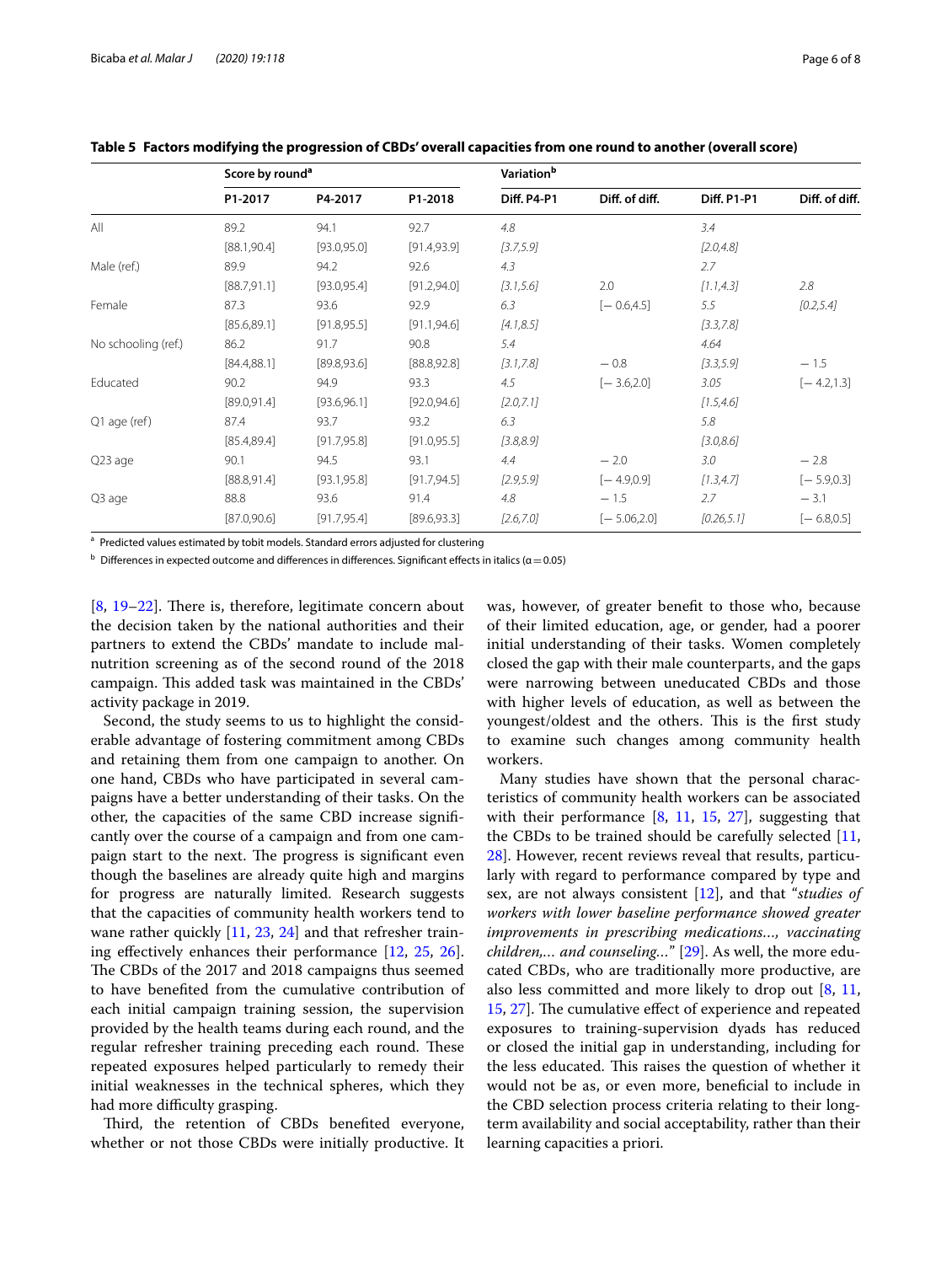This study appears to us to present the following strengths. It is based on an independent evaluation of an intervention scaled up by national authorities, and not, as is often the case in studies on community health workers, limited to a small-scale experience in selected populations  $[20]$  $[20]$ . The fact that the study was conducted on an uncontrolled intervention rather than a pilot or demonstration project reinforces its informative capacity. Using a longitudinal rather than cross-sectional design that covered several rounds and two national campaigns made it possible to evaluate the collective and individual progression of the CBDs' capacities. The risks of selection bias were contained by selecting a district on the basis of its geographical location rather than the anticipated results of the SMC or the motivation of district leaders, as well as by including all available health centre populations and CBDs in that district. The results regarding CBDs' capacity increases are robust and statistically signifcant, even though the margins for progression were a priori limited by the presence of high baseline values. Finally, the internal validity is strengthened by the convergence of the results and their consistency with studies conducted in the country on household and child coverage, and on the impacts of SMC on malaria transmission.

The study also has limitations. It was conducted in only one district, and it is plausible that there would be natural variations in performance between districts and regions of the country. Evidence of CBDs' good grasp of tasks does not necessarily presume their future perfor-mance once in the field, even if it is a prerequisite [\[30](#page-7-26)]. Further research would be needed to assess the compliance of CBDs' practices in the feld. Nor does the study provide a precise picture of the specifc contributions of the initial training, supervision, or refresher sessions to their progression; rather, it provides more general information on the cumulative efects of these actions. Finally, the limited number of training centres does not provide enough power to explore in detail the associations between CBDs' capacities and the quality of training by training centre.

#### **Conclusions**

The study provides new knowledge on a recently introduced intervention modality in the health systems of Sahelian countries. In the context of Burkina Faso, it reports on the capacities of the outreach group of community-based distributors, which is its cornerstone. Three lessons emerge from the experience evaluated. First, CBDs master the tasks assigned to them in this context where efforts are regularly invested in training and mentoring community health workers. The model of CBDs mandated for targeted and specifc tasks appears to be more functional and appropriate than the inefective model of generalist community health workers. The loss of this specificity by extending CBDs' mandates beyond the SMC is potentially hazardous and could jeopardize its efectiveness. Second, CBDs gain greater mastery of the tasks from round to round and campaign to campaign. This progression shows the relevance of a systematic approach to training, supervision, and regular refresher sessions to support routine implementation of the system. Finally, while the increase in CBDs' capacities relates to all community health workers, it is of particular value to those who, because of their limited education, their age, or gender, have a poorer initial understanding of their tasks.

National authorities should focus their efforts on fostering the retention of recruited CBDs and, in the selection processes, take into account their motivation and long-term commitment, rather than focusing primarily on their presumed learning capacities. They would also beneft from cultivating a climate of trust and a spirit of partnership between the CBDs and the health centres, while also strengthening their credibility among the populations.

#### **Supplementary information**

**Supplementary information** accompanies this paper at [https://doi.](https://doi.org/10.1186/s12936-020-03191-y) [org/10.1186/s12936-020-03191-y.](https://doi.org/10.1186/s12936-020-03191-y)

<span id="page-6-1"></span><span id="page-6-0"></span>**Additional fle 1.** Participation pattern of the panel.

**Additional fle 2.** CBD responses at each round.

#### **Acknowledgements**

The authors would like to extend warm thanks to the health district managers, head nurses, and community-based distributors for their assistance in the feld and their participation in the team's work. The authors also thank the national authorities and the National Malaria Control Programme team in charge of the SMC for their availability and the information they provided on SMC implementation and achievements in Burkina Faso.

#### **Authors' contributions**

AB and SH designed and coordinated the study and participated in all stages of manuscript writing. AB, SH, LS, AB, FB, and SK were involved in developing the method and implementing the study. SH and LS performed the analyses. GC, AB, SH, and LS wrote the frst drafts of the paper. All authors read and approved the fnal manuscript.

#### **Funding**

This research was supported by a Grant (Number Ga-03-2015F) from the Innovating for Maternal and Child Health in Africa Initiative—a partnership between Global Affairs Canada (GAC), the Canadian Institutes of Health Research (CIHR) and Canada's International Development Research Centre (IDRC).

#### **Availability of data and materials**

The datasets used and/or analysed in the current study are available from the corresponding author on reasonable request.

#### **Ethics approval and consent to participate**

The study was approved by the Burkina Faso Health Research Ethics Committee (2016-09-093) and the Ethics Committee of the CHU de Québec Research Centre (F9 - 32471). The study was authorized by the Ministry of Health (No.